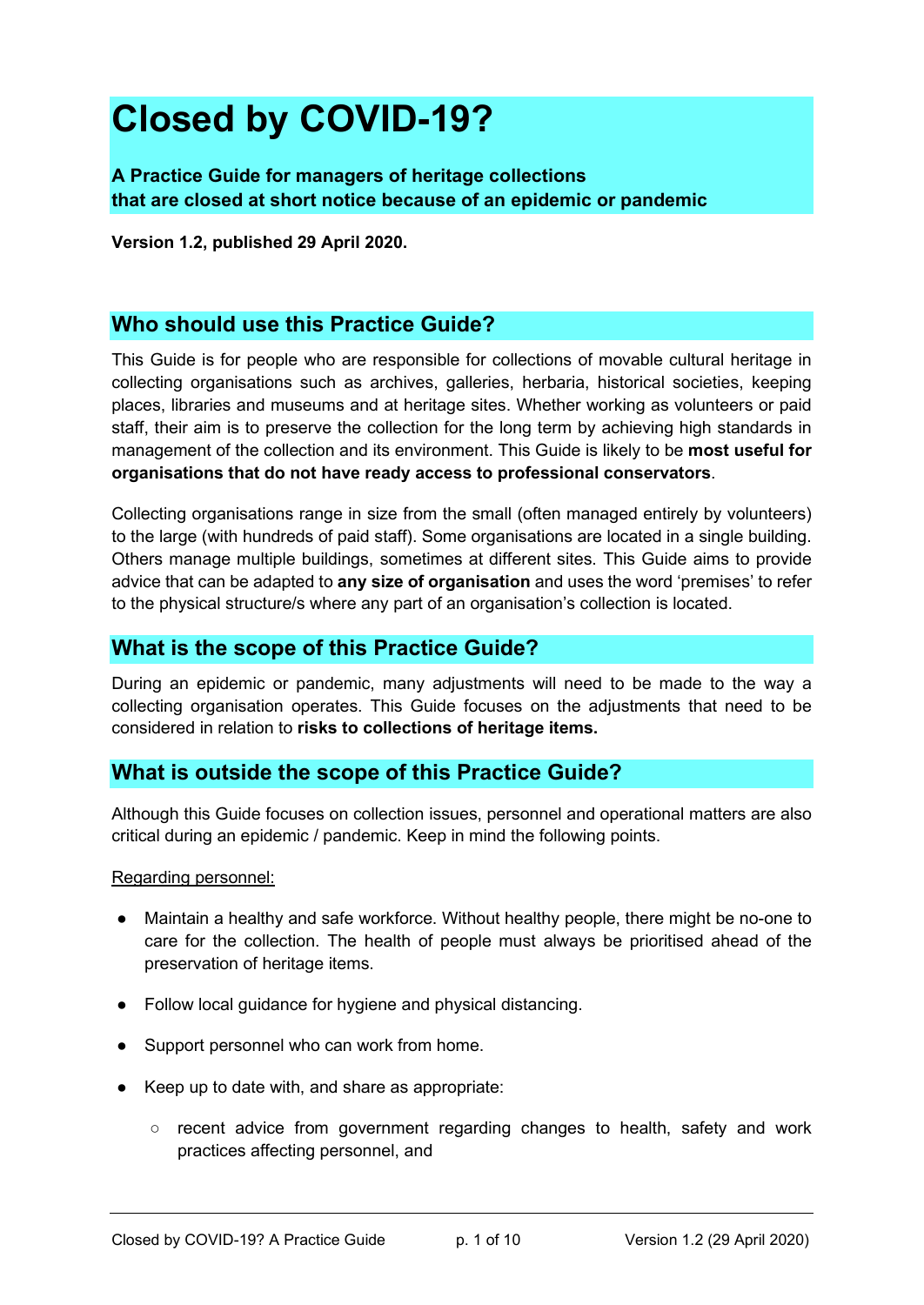○ changes to employment conditions (for organisations that have paid employees).

Regarding operations:

- Manage any new issues by introducing new procedures and/or policies.
- Anticipate that changes will be required in areas such as: visitor access, outreach and online services, finances and cashflow, reputational risk, insurance cover, security, internal communications (with personnel) and external communications (with patrons and audiences).

## **Why is guidance needed for a closed collection?**

When storage and display areas are shut for an extended period, **additional or increased risks to the collection** may need to be considered **because personnel are not present at their normal frequency.**

Risks to collection items during an epidemic or pandemic arise from potential changes to:

- Environmental conditions e.g. ventilation may be more limited; pest traps may be full and not able to be replaced.<sup>[1](#page-1-0)</sup>
- Security e.g. intruders and vandals may become a problem.
- The availability of personnel, including volunteers, staff and contractors.

This Guide has been created to suggest some tasks that should be undertaken to ensure that a collection is preserved in a stable environment when it is closing or closed.

## **Regimes for enhanced cleaning and disinfection**

If a person with a confirmed or suspected case of COVID-19 has been identified in the organisation, **do not use disinfectants in close proximity to collection items**. Treat affected areas as follows:

- $\triangleright$  For non-collection areas and non-heritage surfaces, refer to public health guidelines.
- ➢ For heritage items and for collection storage and display areas, **isolation** and **quarantine** are preferred methods of control. Seek advice on appropriate isolation and quarantine periods from local public health organisations. In instances where isolation and quarantine are not possible, seek professional conservation advice from organisations such the Australian Institute for the Conservation of Cultural Material prior to undertaking any cleaning. [2](#page-1-1)

<span id="page-1-0"></span><sup>1</sup> See: ['Ten agents of deterioration'](https://www.canada.ca/en/conservation-institute/services/agents-deterioration.html) and ['Potential for increased pest activity during museum](https://mgnsw.org.au/articles/potential-for-increased-pest-activity-during-museum-closures/)  [closures'.](https://mgnsw.org.au/articles/potential-for-increased-pest-activity-during-museum-closures/)

<span id="page-1-1"></span><sup>2</sup> <https://aiccm.org.au/news/covid-19-collection-and-conservation-resources>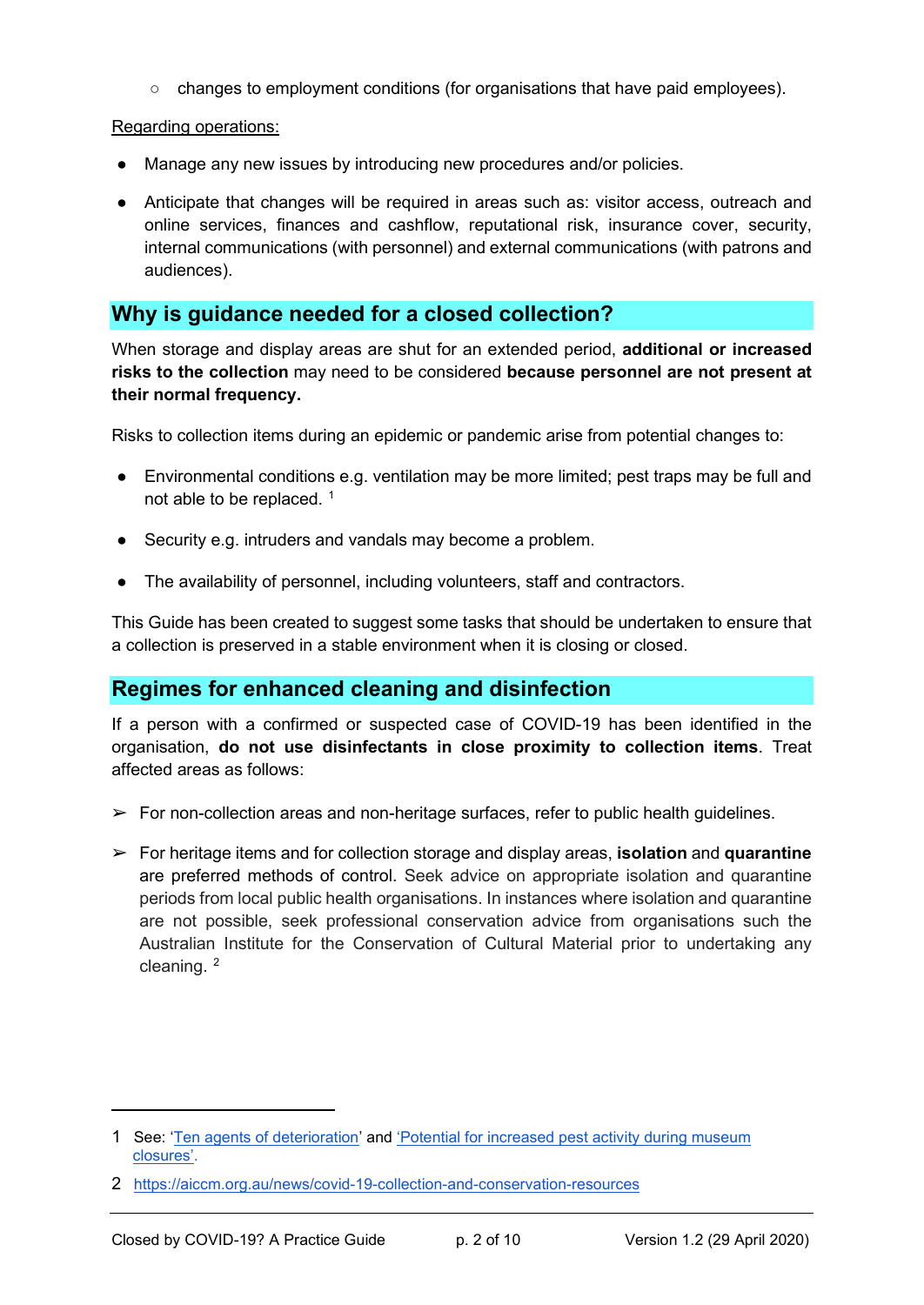# **Stage 0 - Preliminary tasks**

**Situation: An epidemic or pandemic may have been declared, but restrictions have not yet been imposed on collecting organisations in your locality. The premises are open to the public and all personnel are working normally on site, if fit to do so.**

- $\triangleright$  Be alert to the emergence of a disease that may be classified as an epidemic or pandemic.
- $\triangleright$  Convene a meeting of the collection team, to plan ahead for an epidemic / pandemic emergency. Consider how to prepare for the next three stages of response that might be required during the emergency:
	- **Stage 1 – 'All hands on deck'**
	- **Stage 2 – 'Skeleton staff'**
	- **Stage 3 – 'Evacuation or Lockdown'**
- $\triangleright$  Ensure that the collection's needs are represented at planning meetings for the whole organisation.
- $\triangleright$  Seek confirmation from the organisation as a whole regarding:
	- Duties that should continue to be performed
	- New duties that may be required
	- Regimes for enhanced cleaning and disinfection (as outlined in the previous section). Note that many cleaning solutions can cause permanent damage to collection items and heritage surfaces.
	- Roles and responsibilities of individuals
	- Chain/s of command and reserve personnel
	- Communication methods and back-up plans
	- Work-from-home arrangements, including tools to facilitate virtual meetings and methods for accessing files and databases
	- Procedures for authorisation of changes to plans and activities
- $\triangleright$  Ensure that contact details are current for relevant personnel (including volunteers, staff and contractors).
- $\triangleright$  Confirm existing relationships with contractors who provide specialised services relating to the collection e.g. security, cleaning, information and communications technology, insurance, conservation, HVAC<sup>[3](#page-2-0)</sup> services, [m](https://d.docs.live.net/f1126d72c392ef8b/Documents/MBConsulting/Projects%20-%20Voluntary/Current%20or%20open/COVID%2019/ClosedByCOVID19-Version1-2%20-%20DRAFT%20-%20MER%20-%20MB.docx#_ftn3)onitoring of pests and environmental conditions etc. Review the flexibility of contracts – can scheduled activities be reduced or increased if required?
- $\triangleright$  Ensure that protocols for contractors accessing any collection areas are up-to-date.

<span id="page-2-0"></span><sup>3</sup> HVAC means Heating, Ventilation and Air-Conditioning.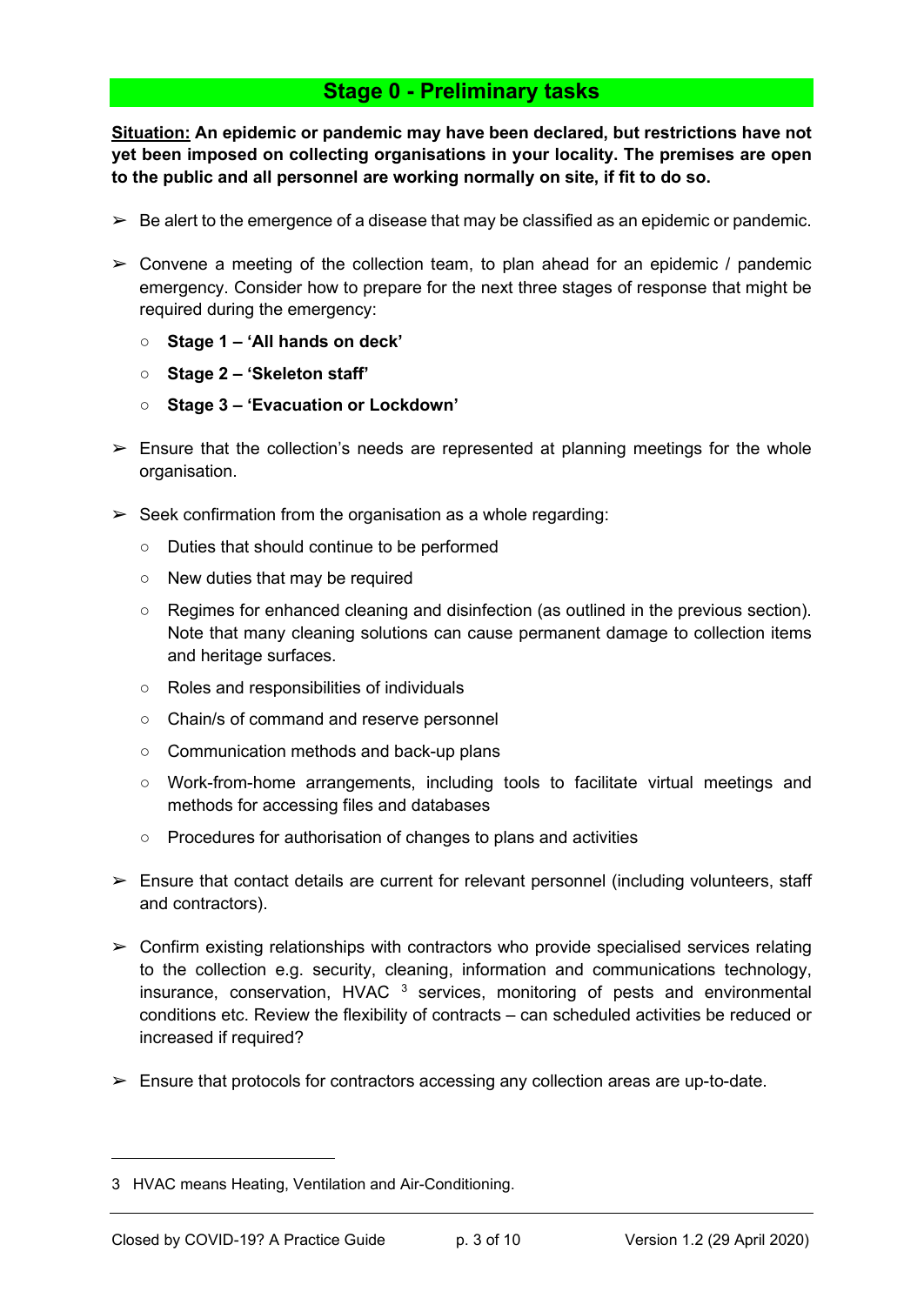- $\geq$  Ensure alarms, CCTV <sup>[4](#page-3-0)</sup> surveillance[,](https://d.docs.live.net/f1126d72c392ef8b/Documents/MBConsulting/Projects%20-%20Voluntary/Current%20or%20open/COVID%2019/ClosedByCOVID19-Version1-2%20-%20DRAFT%20-%20MER%20-%20MB.docx#_ftn4) environmental data loggers and other monitoring systems are working and consider upgrading them so that they can be accessed remotely by authorised personnel.
- $\geq$  Confirm that back-up processes for computerised collection data and documentation (including the collection catalogue) are functioning well.
- $\triangleright$  Confirm the status of any collection items that are temporarily located at different premises e.g. on outward loan to another organisation, or at a conservator's laboratory or studio. Consider retrieving the item/s if feasible and appropriate. If retrieval is not possible, ask the off-site manager/s to confirm their security arrangements for when their organisation reaches **Stage 1**.
- $\triangleright$  Consider whether additional precautions need to be taken for heritage items not owned by the organisation e.g. inward loans and items that are under consideration for donation and acquisition.
- $\triangleright$  Assess which items are at risk if they remain in the display environment. Plan to remove such items from display and place them in secure storage during **Stage 1**.
- $\triangleright$  Consider whether the organisation's existing Disaster Plan could be implemented during a **Stage 3** closure. Revise the Plan if required. Refresh links, if possible, with local counterdisaster agencies and first responders for fire, flood and other emergencies. Organise training exercises for responding to accidents or disasters in the premises during **Stages 2 and 3.**
- $\triangleright$  Assess the material resources for training and collection management that may be required during a period of closure of the premises; order or re-stock as appropriate.
- $\triangleright$  Review ways in which the public can access the collection virtually. Can greater levels of access be provided by adding images, extra information and/or video? Can the organisation contribute collection information to existing online portals and web-based services?<sup>[5](#page-3-1)</sup>
- $\triangleright$  Be prepared to adjust plans at short notice in response to a rapidly changing situation.

# **Stage 1 – All hands on deck**

#### **Situation: The premises are closed to the public but all personnel are working normally on site, if they are fit to do so.**

- ➢ Check that relevant **Stage 0** Preliminary tasks have been completed as well as possible.
- $\triangleright$  Remove high-risk items from display and place them in secure storage. This may include inward loan items.

<span id="page-3-0"></span><sup>4</sup> CCTV means Closed Circuit Television.

<span id="page-3-1"></span><sup>5</sup> For example, in Australia, the National Library of Australia's [Trove](https://trove.nla.gov.au/) platform.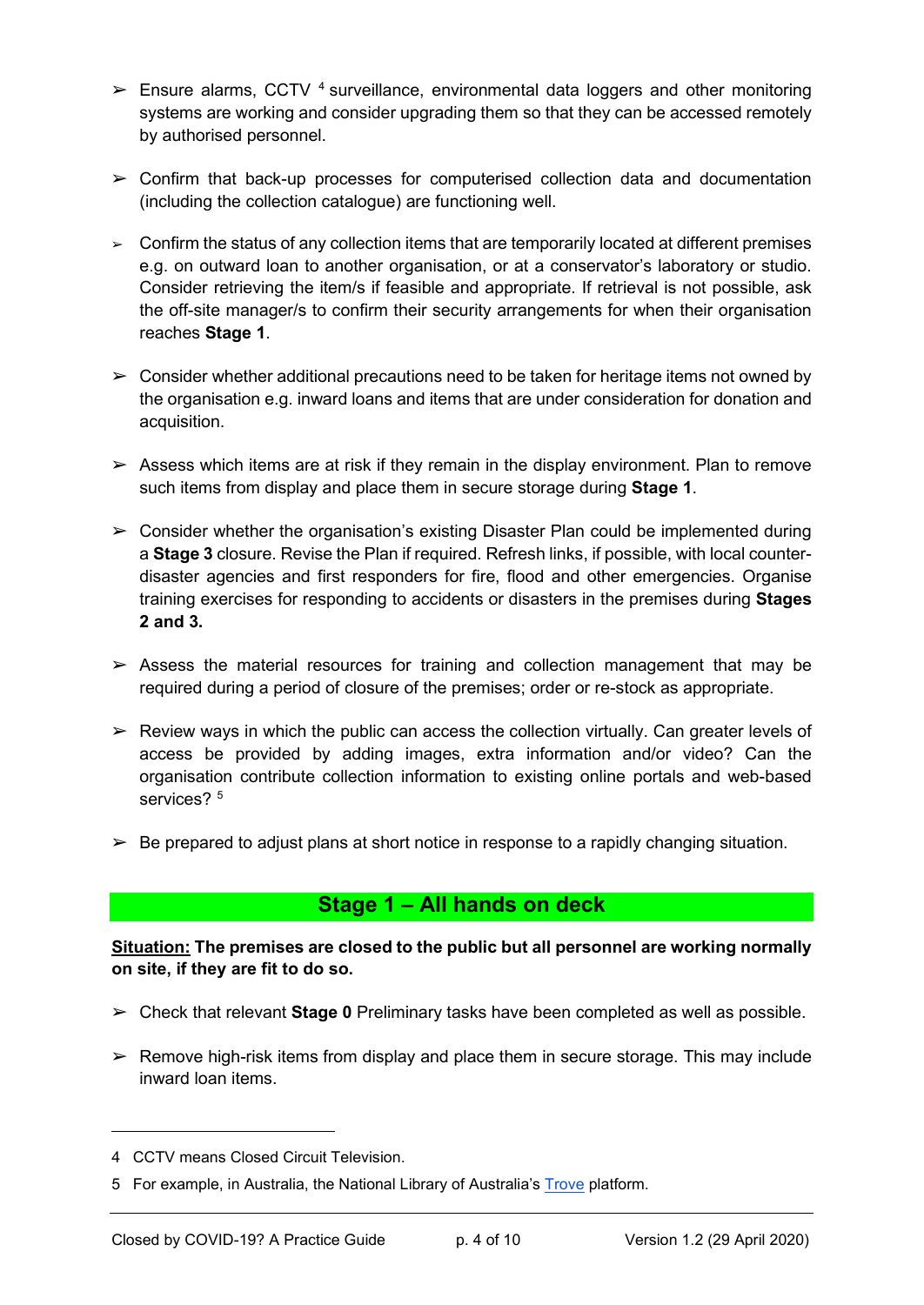- $\triangleright$  Review the status of collection items remaining on display. Should they be covered against dust or light? Should they be moved to a more secure environment such as a storeroom?
- $\triangleright$  Remove perishables from café and kitchens; ensure that pantry supplies and light refreshments for staff are stored only in kitchen/s, and in well-sealed tins/jars. Consider removing all foodstuffs from the premises, even if well-stored.
- $\triangleright$  $\triangleright$  $\triangleright$  If possible, check the current condition of items in the collection, perhaps using a sampling method for large collections. Review the risks that apply and the damage that may occur. Consider implementing preventive measures.
- $\triangleright$  Document any known weak points in the premises where insects or other lifeforms might gain entry, by taking video or photographs – especially in collection storage areas.
- $\geq$  Observing the organisation's communications procedures, prepare to use social media and online applications to contact colleagues and share information about the collection during **Stages 2 and 3**. Consider creating a shared website or social media group for collection managers and security personnel so they can stay in touch via messages, voice and filmed walk-throughs of the collection and storage areas. Ensure that the selected technology is accessible to all devices used by relevant personnel.
- $\triangleright$  Arrange for the director / governing body to issue relevant personnel and contractors with letters authorising them to access the premises for specified purposes.
- ➢ Prepare for transition to **Stage 2**.

# **Stage 2 – Skeleton staff**

**Situation: The premises are closed to the public and only essential personnel are working on site. Some personnel may be working from home or another site. Personnel may be rostered to attend the premises on different days to ensure physical distancing. In smaller organisations, one individual might make occasional visits to inspect the premises.**

For premises where there is no contracted security service and no cleaners have been booked to attend, the last person/s leaving each day should assume that **Stage 3** might be imposed overnight. Therefore, they should, on departure:

- $\triangleright$  Ensure that all rubbish bins inside the premises have been emptied.
- $\triangleright$  Ensure that lights are switched off, as appropriate.
- $\triangleright$  Check that internal and external doors are left in the correct status e.g. locked, closed against dust, or unlocked, ajar or open.
- $\geq$  Check that window coverings are left in their correct usual positions e.g. blinds down/closed or up/open.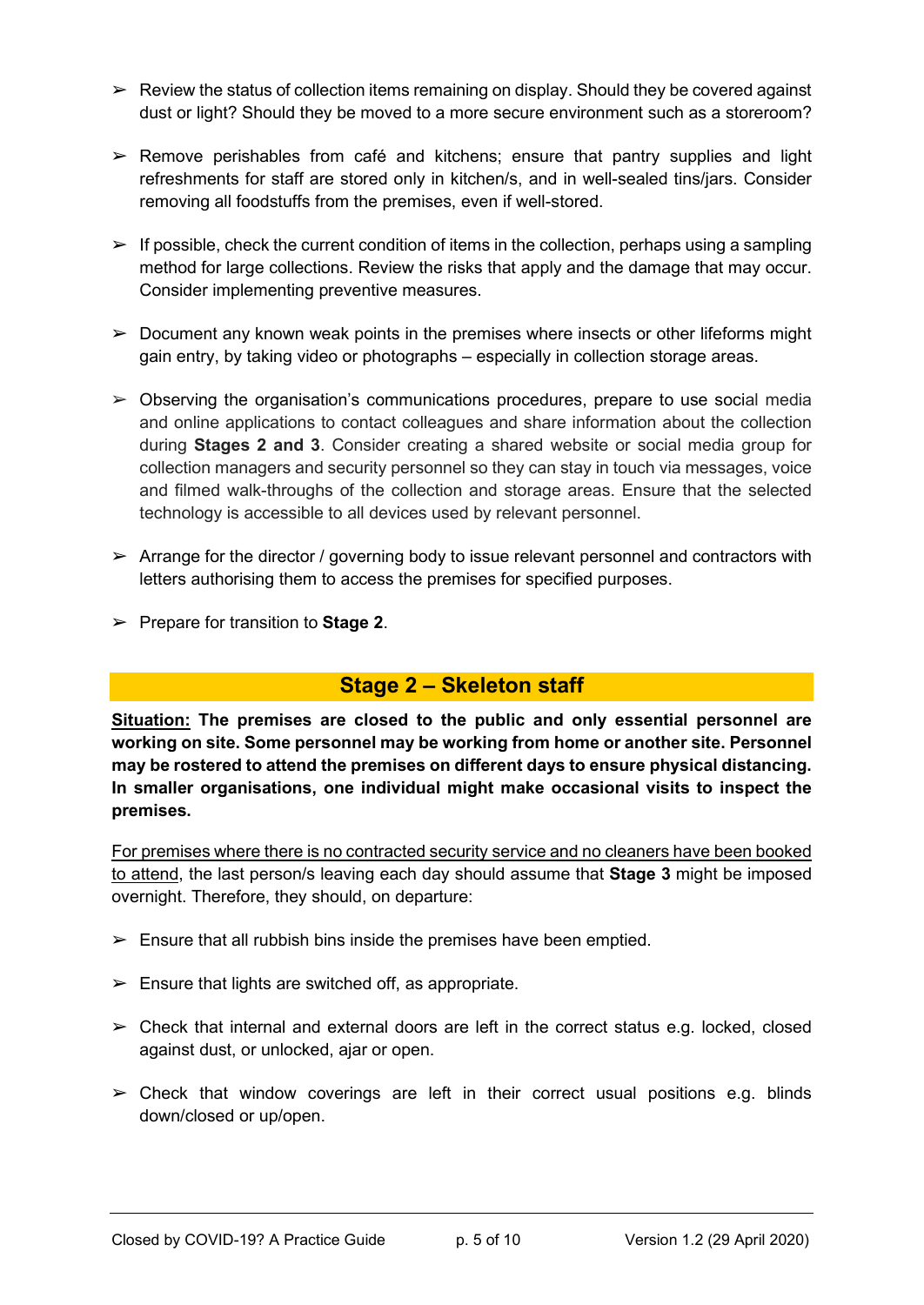#### For all collecting organisations:

- $\triangleright$  Ensure that, when travelling to and from the premises and on-site, authorised personnel carry with them the letter of authorisation.
- $\triangleright$  Review the tasks listed in the previous sections of this Guide. Have they been completed as well as possible? Are they still applicable to the current situation?
- $\geq$  Check and/or take readings from any environmental monitoring system/s at normal intervals.
- $\triangleright$  Check that any installed HVAC systems are working as required, and consider reducing energy bills by switching off systems to non-collection areas that do not require heating or cooling, like a public café or unoccupied offices.
- $\triangleright$  If planning to switch off HVAC systems in **Stage 3**, prepare to shut them down gradually in collection areas  $6$
- $\geq$  Continue to monitor (in person) equipment that cannot be remotely monitored, such as mobile humidifiers, de-humidifiers and freezers. Assess the feasibility of emptying and switching off such equipment in **Stage 3**. [7](#page-5-1)
- $\triangleright$  Clean out refrigerator/s and defrost freezer/s. Leave off and open. Consider relocating any items that require long-term refrigeration to monitored locations.
- $\triangleright$  Check ceilings, toilets, showers, basins, taps etc. for leaks and mould growth.
- $\triangleright$  Run water at sinks and flush toilets, to keep systems working.
- $\triangleright$  Remove any foodstuffs, even if in sealed containers. Personnel should bring their own requirements on a daily basis, and take left-overs home each day.
- $\triangleright$  Check that electrical appliances are turned off at power points if not required to be on.
- $\triangleright$  Check exhibition areas, all storage areas and work areas for signs of plants and animals making new homes e.g. creepers, fungi, insects, birds, rodents, possums.
- $\triangleright$  Look for signs of pest infestation when making random checks of filing cabinets, cupboards, lockers etc.
- $\triangleright$  Check status of any rooms behind locked or closed doors for anything unexpected. Some areas may now require an open door to allow ventilation. Don't forget exterior buildings like sheds, garages, demountables and shipping containers that are part of the organisation.

<span id="page-5-0"></span><sup>6</sup> Follow advice like that provided by the Canadian Conservation Institute ['Closing a museum for the](https://www.canada.ca/en/conservation-institute/services/conservation-preservation-publications/canadian-conservation-institute-notes/closing-museum-winter.html?fbclid=IwAR323L8xIjBw6g2blu5tjlK21WUCJ0LTCwyUN3IX9SwHxY1sLWC3BX5Et0A)  [winter'.](https://www.canada.ca/en/conservation-institute/services/conservation-preservation-publications/canadian-conservation-institute-notes/closing-museum-winter.html?fbclid=IwAR323L8xIjBw6g2blu5tjlK21WUCJ0LTCwyUN3IX9SwHxY1sLWC3BX5Et0A)

<span id="page-5-1"></span><sup>7</sup> For humidifiers / de-humidifiers follow advice like that provided by the Collections Trust (at around minute 29 of [the videorecording](https://collectionstrust.org.uk/resource/collections-care-in-lockdown-qa-panel-video-and-transcript/) [Collections care in lockdown\)](https://collectionstrust.org.uk/resource/collections-care-in-lockdown-qa-panel-video-and-transcript/).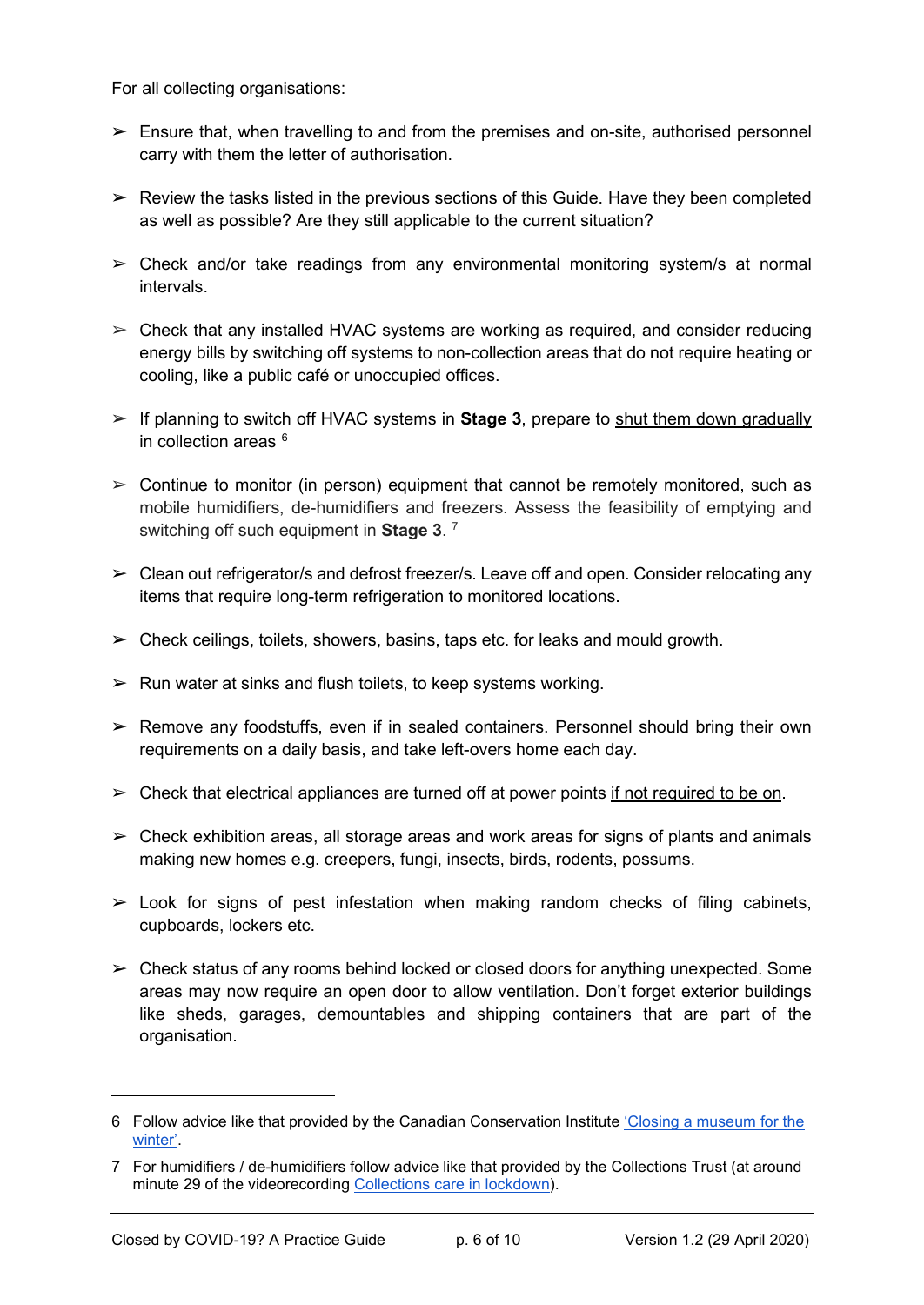- $\triangleright$  Use all senses, including sense of smell, to detect areas where mould might be growing and dust might be accumulating, and where extra ventilation or cleaning may be required – especially in collection stores.
- $\triangleright$  Ensure that external perimeter security patrols are completed on a regular basis, looking for outward signs that the premises remain secure e.g. damage from falling branches or trees, broken windows, signs of vandalism etc.
- $\triangleright$  Set up and implement a 'buddy' system so that the last person leaving on a particular day makes contact (by phone, email or a social media group) with other personnel to let them know they have safely left the building and are not trapped inside.
- $\triangleright$  Prepare for transition to **Stage 3**, and consider these questions in particular:
	- How will future access for essential maintenance and security services be achieved?
	- Who is authorised to deliver such services?
	- Have all relevant personnel and contractors received a letter of authorisation from the director / governing body, confirming permission to access the premises for specified purposes?

## **Stage 3 – Evacuation or Lockdown**

**Situation: The premises are closed to the public and a management decision restricts or prevents personnel from remaining in, or entering, the premises. Personnel may be continuing to work from home.**

- $\triangleright$  Ensure that external perimeter security patrols are completed on a regular basis if safe to do so, looking for outward signs that the premises remain secure e.g. damage from falling branches or trees, broken windows, signs of vandalism etc.
- $\triangleright$  Monitor any data received remotely from systems inside the premises.
- $\triangleright$  Ensure authorised personnel who need to enter the premises:
	- Ca[r](https://d.docs.live.net/f1126d72c392ef8b/Documents/MBConsulting/Projects%20-%20Voluntary/Current%20or%20open/COVID%2019/ClosedByCOVID19-Version1-2%20-%20DRAFT%20-%20MER%20-%20MB.docx#_msocom_53)ry their letter of authorisation from the organisation's director or governing body, and
	- Advise local Police (or relevant authority) before going on-site.
- ➢ Implement decisions made during **Stage 2** regarding HVAC and other equipment:
	- $\circ$  Complete the gradual shutdown of HVAC systems (or continue to monitor if the decision was to keep HVAC systems running).
	- $\circ$  Continue to monitor (in person) equipment that cannot be remotely monitored like mobile humidifiers, de-humidifiers and freezers (or empty and switch off such equipment).
- $\triangleright$  While working remotely, plan for re-entry to the organisation. <sup>[8](#page-6-0)</sup>

<span id="page-6-0"></span><sup>8</sup> See: [COVID-19 Basics: Re-Entry to Cultural Sites,](https://www.ncptt.nps.gov/blog/covid-19-basics-re-entry-to-cultural-sites/) presented by Mary F Striegel for the National Centre for Preservation Technology and Training (6 April 2020).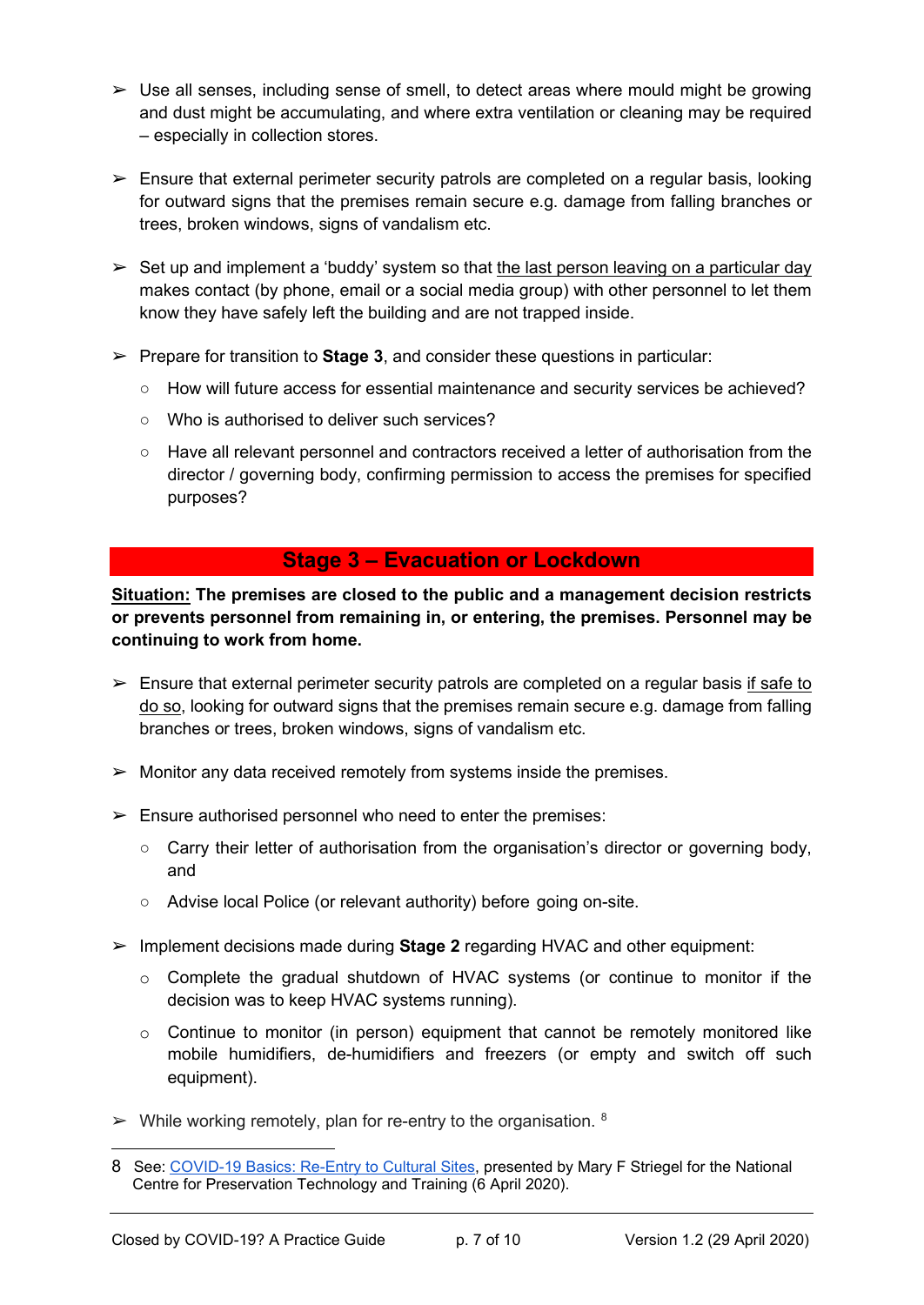## **Getting back to normal (some preliminary suggestions)**

#### **Situation: The epidemic / pandemic emergency is over. Most personnel are able to return to work in the premises.**

- $\triangleright$  Review the health and wellbeing of colleagues and their families. Allow time for mourning, and for remembering any who are not returning to work.
- $\triangleright$  Find appropriate ways to communicate with any personnel who are still unwell and have not yet returned to work.
- $\triangleright$  When permitted to re-enter the premises:
	- o Implement the Re-entry Plan
	- $\circ$  Consider limiting the number of personnel who are allowed at first to enter the collection and storage areas. Limiting personnel numbers will allow time to observe and document carefully any traces of damage e.g. insect damage or burglary, before too many people come in and disturb possible evidence.
- $\triangleright$  Review the status of collection (display and storage) areas at the premises. Document any changes with photographs and written reports.
- $\triangleright$  Arrange or plan for repairs (e.g. possum holes, tilted shelves) that may be evident and need to be rectified in collection or storage areas.
- $\triangleright$  Check the condition of items in the collection, if possible and as soon as practicable. If a sampling method was used in Stage 1, revisit the sampled items. Document damage, check how items are adjusting etc. Note that some damage might only manifest after a period of time has elapsed. Arrange or plan for items which now reveal unusual deterioration to be dealt with as soon as possible / in a timely manner.
- $\triangleright$  Arrange for appropriate cleaning of collection areas, with special focus on flat surfaces, the junctions of walls, ceilings and floors, and corners.
- $\triangleright$  If heating or HVAC has been turned off, or has been working at a lower level, resume gradually so as to give heritage items time to adjust. Ensure filters are cleaned before turning on again.
- $\triangleright$  Review the status of collection items being held away from the premises e.g. on loan to another organisation, or with a conservator, noting that not all businesses will resume simultaneously.
- $\triangleright$  Review the events that have occurred. How well did your planning meet the needs of the emergency period? What lessons have been learned? Write a report about the experience for the whole organisation, to share with colleagues elsewhere and potentially in public communications.
- $\triangleright$  Re-connect with local counter-disaster agencies and first responders for fire, flood and other emergencies.
- $\triangleright$  Return collection items from the store to display as appropriate.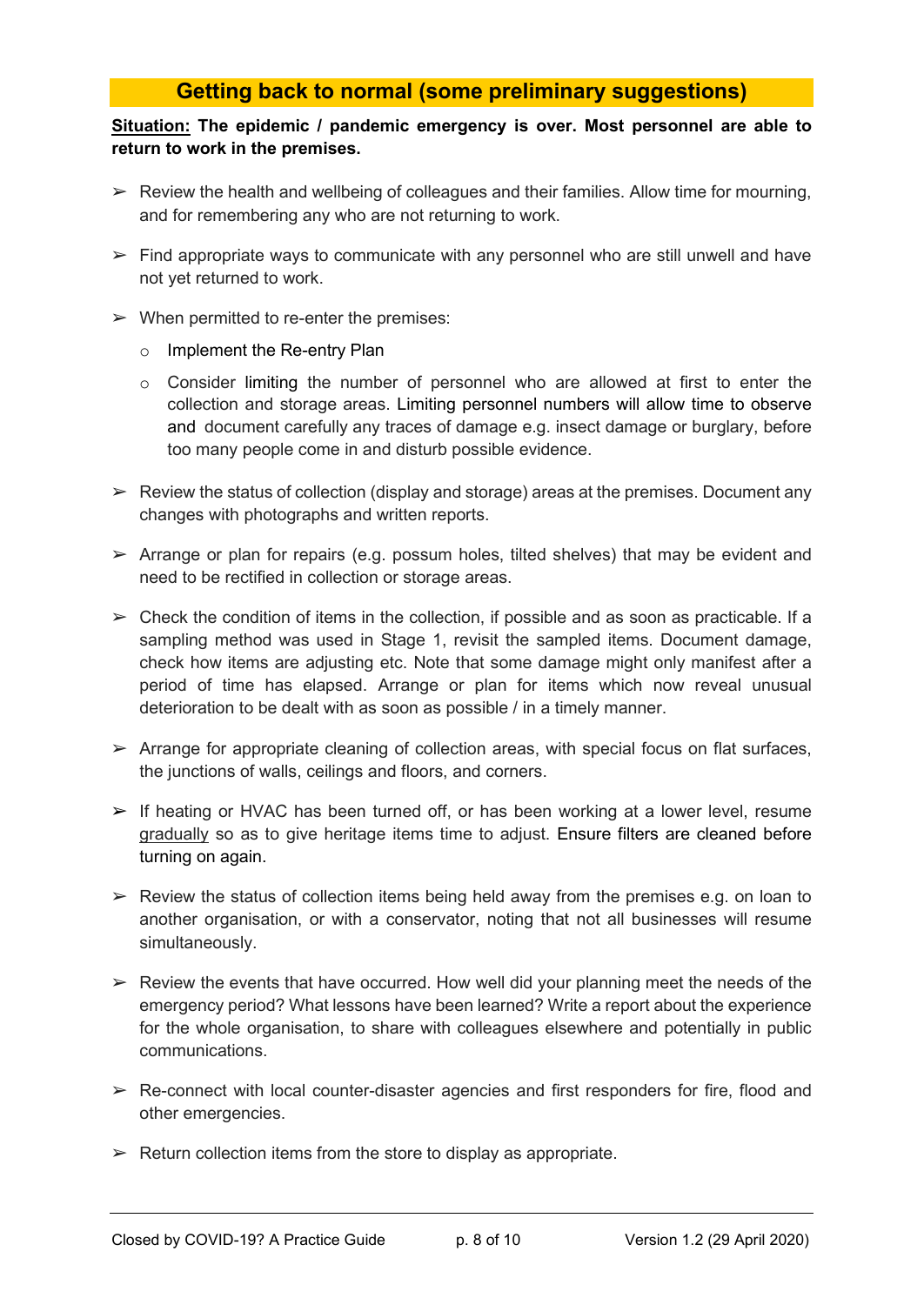$\triangleright$  When the time is right and public access is allowed, resume normal collection management activities.

# **Resources**

[Caring for Heritage Collections during the COVID-19 Pandemic,](https://www.canada.ca/en/conservation-institute/services/conservation-preservation-publications/canadian-conservation-institute-notes/caring-heritage-collections-covid19.html) Canadian Conservation Institute (April 2020 - )

[Closing a museum for the winter,](https://www.canada.ca/en/conservation-institute/services/conservation-preservation-publications/canadian-conservation-institute-notes/closing-museum-winter.html?fbclid=IwAR323L8xIjBw6g2blu5tjlK21WUCJ0LTCwyUN3IX9SwHxY1sLWC3BX5Et0A) Canadian Conservation Institute, Notes 1 / 3 (1988)

Collections care in lockdown – [Q&A panel video and transcript,](https://collectionstrust.org.uk/resource/collections-care-in-lockdown-qa-panel-video-and-transcript/) Collections Trust (7 April 2020)

- [COVID-19 Basics: Re-Entry to Cultural Sites,](https://www.ncptt.nps.gov/blog/covid-19-basics-re-entry-to-cultural-sites/) Mary F Striegel for the National Centre for Preservation Technology and Training (6 April 2020)
- [COVID-19 Collection and Conservation Resources,](https://aiccm.org.au/news/covid-19-collection-and-conservation-resources) Australian Institute for the Conservation of Cultural Material (April 2020 - )
- [COVID-19 Libraries / Protocol Information,](https://docs.google.com/document/d/1nqAmCFT2RZHKvpC5evLtfBiZ4EFFLEXx_3Pq6OldBN4/edit#heading=h.sjxsyq5vcmly) an evolving digest prepared by Dean Giustini, University of British Columbia (2020)
- [Cultural Resources and COVID-19,](https://www.ncptt.nps.gov/blog/cultural-resources-and-covid-19) Mary F Striegel for the National Centre for Preservation Technology and Training (April 2020)

[Heritage in Times of COVID,](https://www.iccrom.org/heritage-times-covid) ICCROM (2020)

[Potential for increased pest activity during museum closures,](https://mgnsw.org.au/articles/potential-for-increased-pest-activity-during-museum-closures/) Alex Roach for Museums & Galleries of NSW (20 March 2020)

[Ten agents of deterioration,](https://www.canada.ca/en/conservation-institute/services/agents-deterioration.html) Canadian Conservation Institute (2017)

[Ten tips for small businesses wanting to work from home,](http://www.acs.org.au/content/dam/acs/acs-publications/covid-19/ACS-SmallBusiness-WFH-10Tips.pdf) Australian Computer Society (25 March 2020)

## **Endorsements**

*Closed by COVID-19? A Practice Guide for managers of heritage collections that are closed at short notice because of an epidemic or pandemic* is endorsed by:



Australian Institute for the Conservation of Cultural Material Inc. [https://aiccm.org.au](https://aiccm.org.au/)

Click [HERE](https://aiccm.org.au/news/covid-19-collection-and-conservation-resources) for PDF version of this document



Blue Shield Australia [http://blueshieldaustralia.org.au](http://blueshieldaustralia.org.au/) Click [HERE](http://blueshieldaustralia.org.au/news/closed-by-covid-19-checklist-for-glams-and-historical-and-heritage-sites/) for Doc and PDF versions of this document